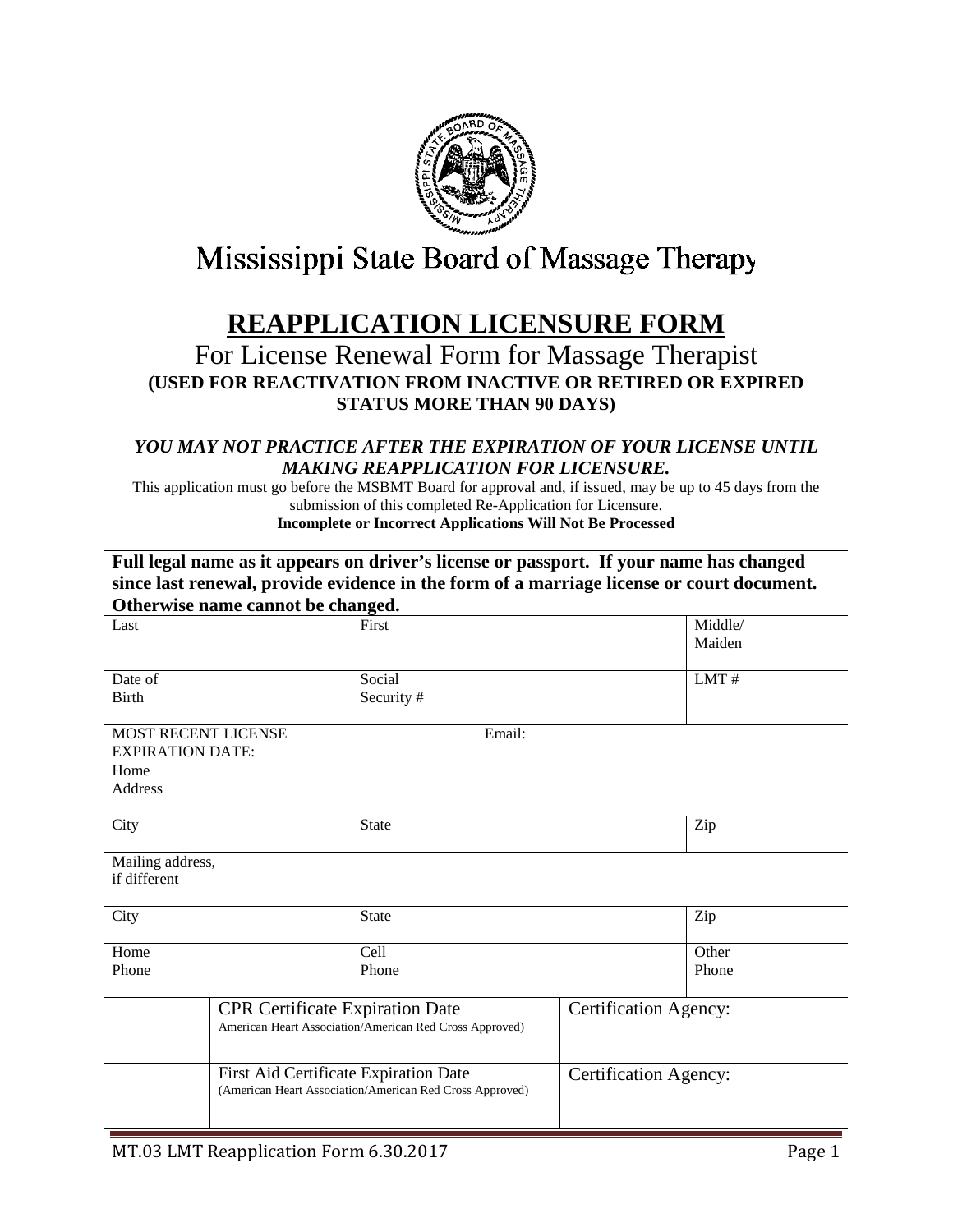**Please list all establishments with complete physical address where you are currently practicing massage therapy. If you are self-employed, please record your name as your business name and enter home physical address. No license will be issued if you are not currently employed. A license will be provided you when business is provided. You will; however, receive your Mobile Therapist Card which will provide professional licensure information.**

| <b>Business 1 Information:</b><br>(this one free with your renewal) | <b>Name</b>    | Previously had a             |  |
|---------------------------------------------------------------------|----------------|------------------------------|--|
|                                                                     | <b>Address</b> | license for this<br>location |  |
| Home address only<br>(no license certificate<br>will be issued)     | <b>City</b>    |                              |  |
|                                                                     | State / Zip    | <b>New location</b>          |  |
| <b>Home business</b>                                                | <b>Phone</b>   |                              |  |
|                                                                     | <b>Contact</b> | Website                      |  |
|                                                                     | <b>Name</b>    |                              |  |
| <b>Business 2 Information:</b>                                      | <b>Name</b>    | Previously had a             |  |
| Home address only<br>(no license certificate                        | <b>Address</b> | license for this<br>location |  |
| will be issued)                                                     | <b>City</b>    |                              |  |
| <b>Home business</b>                                                | State / Zip    | <b>New location</b>          |  |
|                                                                     | <b>Phone</b>   |                              |  |
|                                                                     | Contact        | Website                      |  |
|                                                                     | <b>Name</b>    |                              |  |

#### **FEE SCHEDULE**

|                                                                                                                     |                                                                             | To renew a current license, this paper renewal application must be postmarked to the Board at least 30 days prior to |  |
|---------------------------------------------------------------------------------------------------------------------|-----------------------------------------------------------------------------|----------------------------------------------------------------------------------------------------------------------|--|
| your expiration date. If you are renewing a license that has not expired or been placed on 'Retired status' you may |                                                                             |                                                                                                                      |  |
| renew online up to the date of expiration with no late fee. We will return any incomplete renewal forms which       |                                                                             |                                                                                                                      |  |
|                                                                                                                     |                                                                             | may cause your application to be late and a \$100.00 late fee will be required. All funds submitted to the           |  |
| Board must be via cashiers check or money order only. Personal or Corporate Checks will be returned that            |                                                                             |                                                                                                                      |  |
| may cause your application to be late.                                                                              |                                                                             |                                                                                                                      |  |
|                                                                                                                     | Identify those applicable fees in the left column and total where indicated |                                                                                                                      |  |
| \$                                                                                                                  | \$200.00                                                                    | Two year License Renewal Fee. Includes a MTC – mobile therapist card.                                                |  |
|                                                                                                                     |                                                                             |                                                                                                                      |  |
| \$                                                                                                                  | \$25.00                                                                     | Each additional location (other than one primary) where you perform massage                                          |  |
|                                                                                                                     |                                                                             | therapy. This information should be listed above on application                                                      |  |
| \$                                                                                                                  | \$250.00                                                                    | Re-application fee for applications 91 days late OR if you are returning from                                        |  |
|                                                                                                                     |                                                                             | Inactive or Retired Status. If you have been on Retired status for more than 3                                       |  |
|                                                                                                                     |                                                                             | years, you are not required to pay this re-application fee.                                                          |  |
| \$                                                                                                                  | <b>TOTAL FEE ENCLOSED ON MONEY ORDER OR CERTIFIED CHECK</b>                 |                                                                                                                      |  |
|                                                                                                                     | NO.                                                                         |                                                                                                                      |  |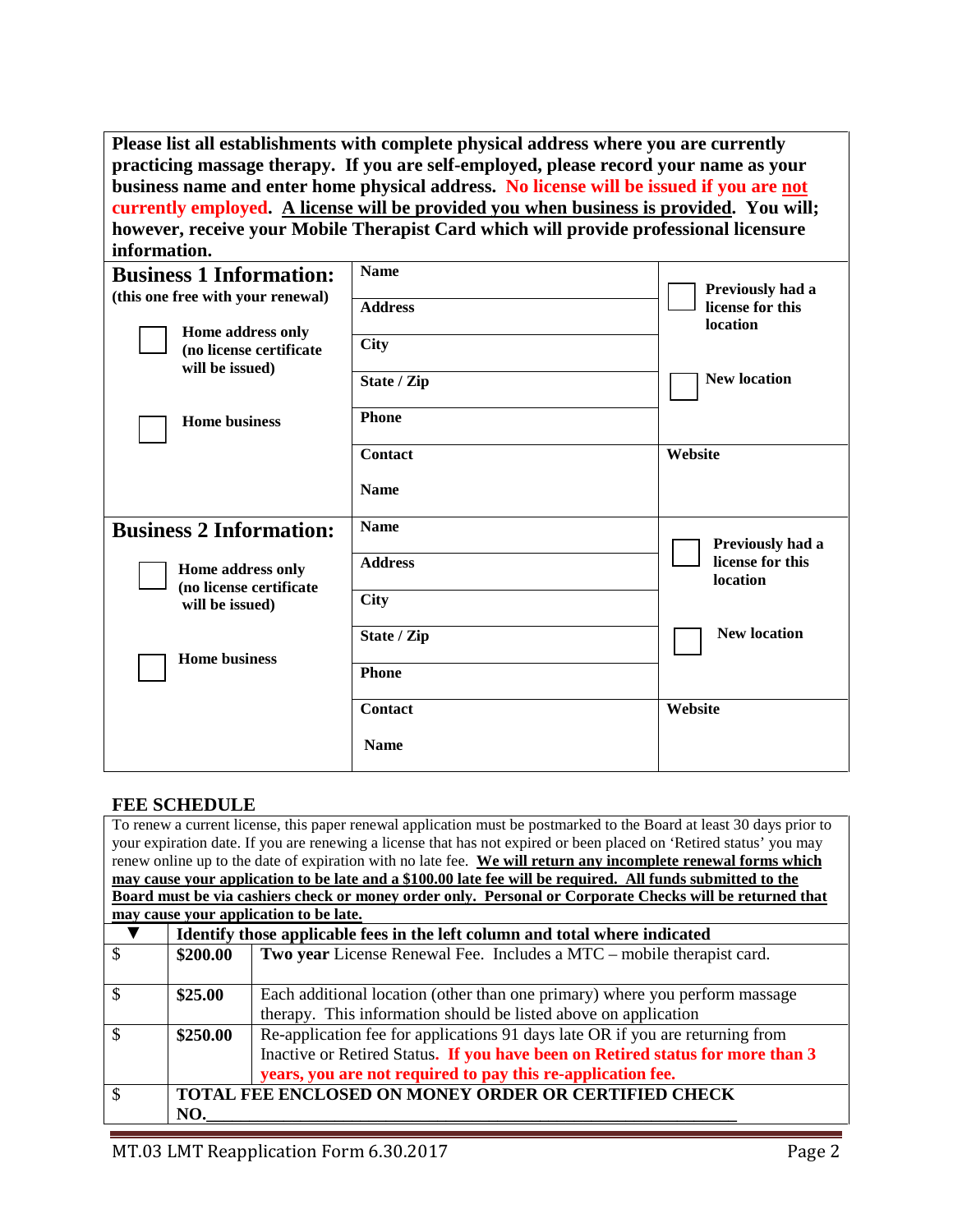| #              | ANSWER THE FOLLOWING AFFIDAVIT QUESTIONS BY                                                                                                                                                               | <b>YES</b> | NO |
|----------------|-----------------------------------------------------------------------------------------------------------------------------------------------------------------------------------------------------------|------------|----|
|                | <b>INDICATING 'YES' OR 'NO'</b>                                                                                                                                                                           |            |    |
| $\mathbf{1}$   | Since you last applied for your Mississippi massage therapy license, has a                                                                                                                                |            |    |
|                | regulatory authority in any state or jurisdiction (including Mississippi) denied                                                                                                                          |            |    |
|                | you a license or other credential to practice massage or to practice any other                                                                                                                            |            |    |
|                | licensed profession?                                                                                                                                                                                      |            |    |
| $\overline{2}$ | Since you last applied for your Mississippi massage therapy license, has a                                                                                                                                |            |    |
|                | regulatory authority in any state or jurisdiction (including Mississippi)                                                                                                                                 |            |    |
|                | disciplined you related to the practice of massage or to the practice of any                                                                                                                              |            |    |
|                | other licensed profession? (Such disciplinary outcome includes, but is not                                                                                                                                |            |    |
|                | limited to, license restrictions or conditions, probation, fine, or reprimand.)                                                                                                                           |            |    |
| 3              | Since you last applied for your Mississippi massage therapy license, has a                                                                                                                                |            |    |
|                | regulatory authority in any state or jurisdiction (including Mississippi)                                                                                                                                 |            |    |
|                | suspended, revoked, denied the renewal of, or required you to surrender your                                                                                                                              |            |    |
|                | Massage Therapy License or other credential, or your license to practice any                                                                                                                              |            |    |
|                | other profession?                                                                                                                                                                                         |            |    |
| $\overline{4}$ | Since you last applied for your Mississippi massage therapy license, have you                                                                                                                             |            |    |
|                | voluntarily surrendered a license or credential in connection with or to avoid a                                                                                                                          |            |    |
|                | disciplinary action by a regulatory authority?                                                                                                                                                            |            |    |
| 5              | Since you last applied for your Mississippi massage therapy license, have you                                                                                                                             |            |    |
|                | been or are you now a defendant in civil litigation in which the basis of                                                                                                                                 |            |    |
|                | complaint you alleged negligence, malpractice, or lack of professional                                                                                                                                    |            |    |
|                | competence?                                                                                                                                                                                               |            |    |
| 6              | Is there currently pending against you in any jurisdiction a complaint against                                                                                                                            |            |    |
|                | your professional conduct or competence as a massage therapist?                                                                                                                                           |            |    |
| $\tau$         | Since you last applied for your Mississippi massage therapy license, have you                                                                                                                             |            |    |
|                | been convicted or found guilty of a crime in any state or jurisdiction,                                                                                                                                   |            |    |
|                | regardless of adjudication? (Do not include parking or speeding violations.)                                                                                                                              |            |    |
| 8              | Since you last applied for your Mississippi massage therapy license, is there                                                                                                                             |            |    |
|                | any criminal charge now pending against you? (Do not include parking or                                                                                                                                   |            |    |
|                | speeding violations.)                                                                                                                                                                                     |            |    |
| 9              | Since you last applied for your Mississippi massage therapy license, have you                                                                                                                             |            |    |
|                | been a defendant in a court-martial?                                                                                                                                                                      |            |    |
| 10             | Since you last applied for your Mississippi massage therapy license, have you                                                                                                                             |            |    |
| 11             | been declared legally incompetent?                                                                                                                                                                        |            |    |
|                | Since you last applied for your Mississippi massage therapy license, have you<br>undergone treatment for the use of drugs, narcotics or intoxicating liquors?                                             |            |    |
| 12             | Since you last applied for your Mississippi massage therapy license, have you                                                                                                                             |            |    |
|                | received treatment for any emotional disturbances, mental disorder or                                                                                                                                     |            |    |
|                | insanity?                                                                                                                                                                                                 |            |    |
| 13             |                                                                                                                                                                                                           |            |    |
|                | If you answered yes to any of the above questions, please provide additional relevant information,<br>dates, jurisdiction (state, county), offense, disposition, circumstances, medical practitioners who |            |    |
|                | treated you or who were consulted (names & addresses). It will be necessary to direct each                                                                                                                |            |    |
|                | practitioner or Facility who treated you to furnish the board with any information the board                                                                                                              |            |    |
|                | requests with respect to any such treatment.                                                                                                                                                              |            |    |
|                | Attached to this form _<br>On file in the Board Office.                                                                                                                                                   |            |    |
|                |                                                                                                                                                                                                           |            |    |